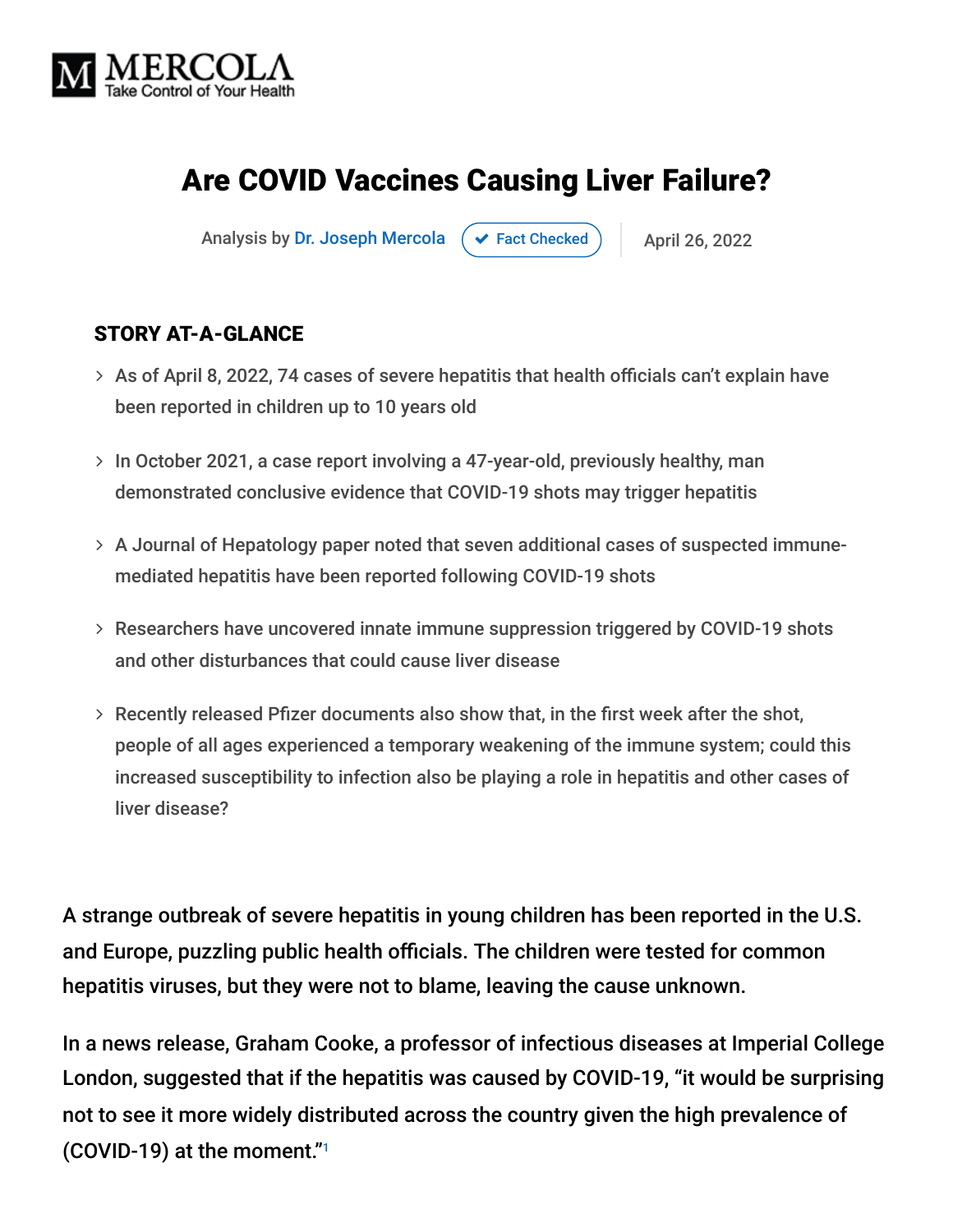Potential links to COVID-19 injections appear not to have been widely explored yet, even though the shots have been previously associated with the development of hepatitis. $^{\text{2}}$ British health officials did state, however, that none of the affected children had received a COVID-19 shot. 3

# Young Children Developing Mysterious Liver Disease

In the U.S., nine children in Alabama have developed severe hepatitis, or inflammation of the liver, that health officials can't explain. All of the children were ages 6 years and younger and were previously healthy.<sup>4</sup> Symptoms of the liver disease include diarrhea, nausea and vomiting, along with jaundice in some. Liver enzymes were also elevated.

Five of the children tested positive for adenovirus type 41, which are respiratory viruses that can cause the common cold. Health officials have suggested that adenovirus type 41 could be to blame, but Dr. Wes Stubblefield, district medical officer for the Alabama Department of Public Health, admitted to NBC News, "This is unusual. This virus hasn't, in the past, been associated with this constellation of signs, symptoms and injury." 5

Others have also discounted this theory, as adenoviruses are extremely common in children, meaning that it's quite possible they could test positive for adenoviruses without them being the cause of the hepatitis. $\epsilon$  As of April 8, 2022, 74 cases of hepatitis had been reported in children up to 10 years old. Some of the children required hospitalization and six have undergone liver transplants, but no deaths were reported as of April 11, 2022.

With the increase in cases reported over the last month, the World Health Organization expects that more cases of the mysterious hepatitis illness will be uncovered in children. So far, laboratory testing has ruled out hepatitis type A, B, C, and E viruses, along with hepatitis D where applicable.

"Overall," WHO reported, "the etiology of the current hepatitis cases is still considered unknown and remains under active investigation. Laboratory testing for additional infections, chemicals and toxins is underway for the identified cases." 7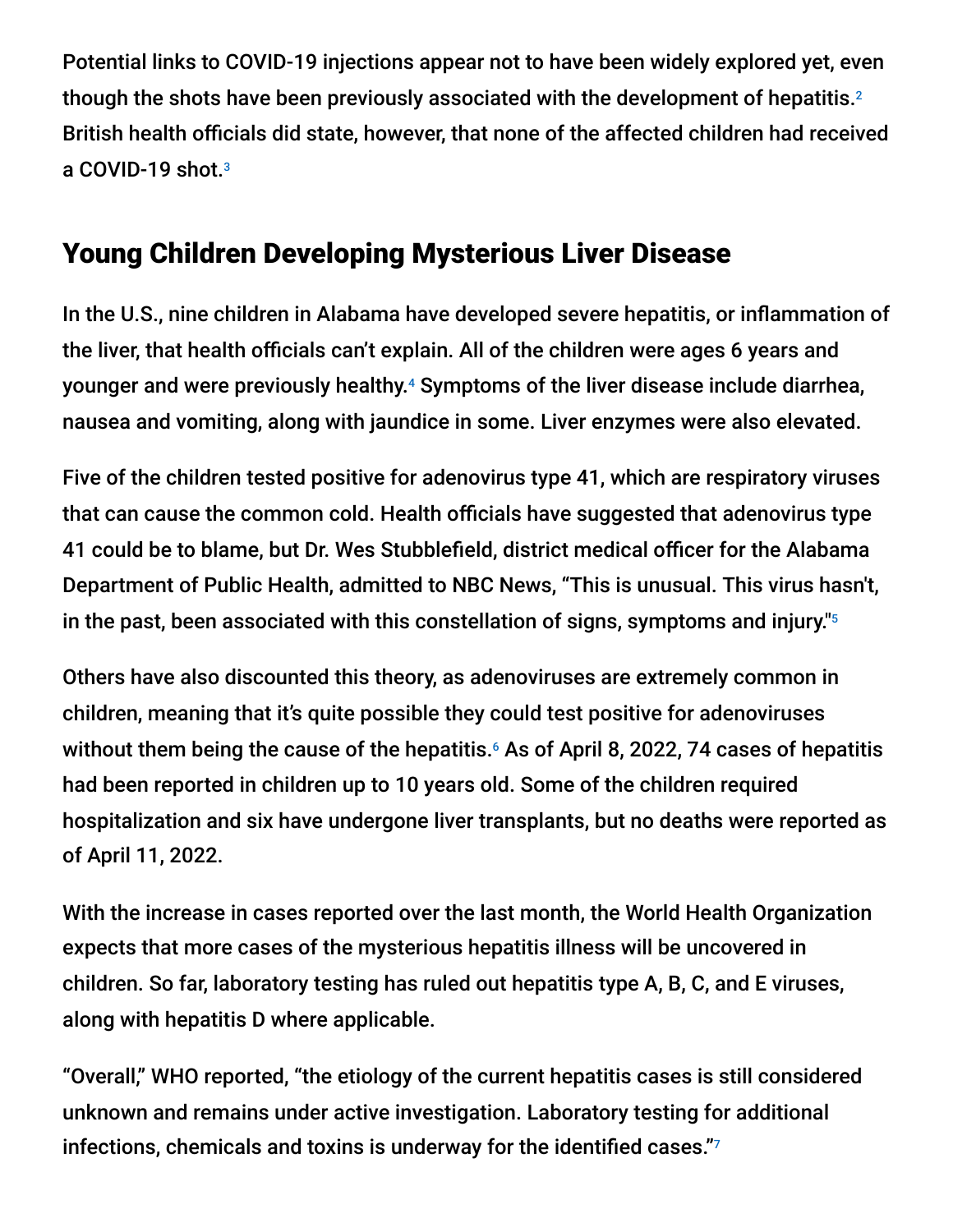## COVID-19 Shots May Trigger Hepatitis

A case report involving a 47-year-old, previously healthy man demonstrates conclusive evidence that COVID-19 shots may trigger hepatitis. "Immune-mediated hepatitis with the Moderna vaccine," researchers wrote in the Journal of Hepatology in October 2021, "[is] no longer a coincidence but confirmed." 8

The man featured in the case report received his first Moderna COVID-19 shot on April 26, 2021. Three days later, he developed malaise and jaundice, a yellowing of the skin that can occur if your liver isn't processing red blood cells efficiently; it's a hallmark of hepatitis, and a symptom being experienced by some of the children noted above.

The man had his liver function tested four years earlier, with tests coming back normal, and had no history of acetaminophen usage, which can cause liver damage, and only minimal alcohol usage. Yet, three days after the shot, liver tests showed concerning results: 9

*"Investigations on the 30th April showed serum bilirubin 190 μmol/L (normal 0- 20), alanine aminotransferase (ALT) 1,048 U/L (normal 10-49), alkaline phosphatase (ALP) 229 U/L (normal 30-130) …"*

By the end of June, the man's jaundice and liver function tests improved, but then he received a second dose of the Moderna shot on July 6, 2021. Within days, the jaundice returned and liver function tests declined. "The pattern of injury on histology was consistent with acute hepatitis, with features of autoimmune hepatitis or possible druginduced liver injury (DILI), triggering an autoimmune-like hepatitis," the researchers explained, adding: 10

*"This case illustrates immune-mediated hepatitis secondary to the Moderna vaccine, which on inadvertent re-exposure led to worsening liver injury with deranged synthetic function. This occurred in a well man with no other medical problems. The onset of jaundice associated with the mRNA vaccine was unusually rapid."*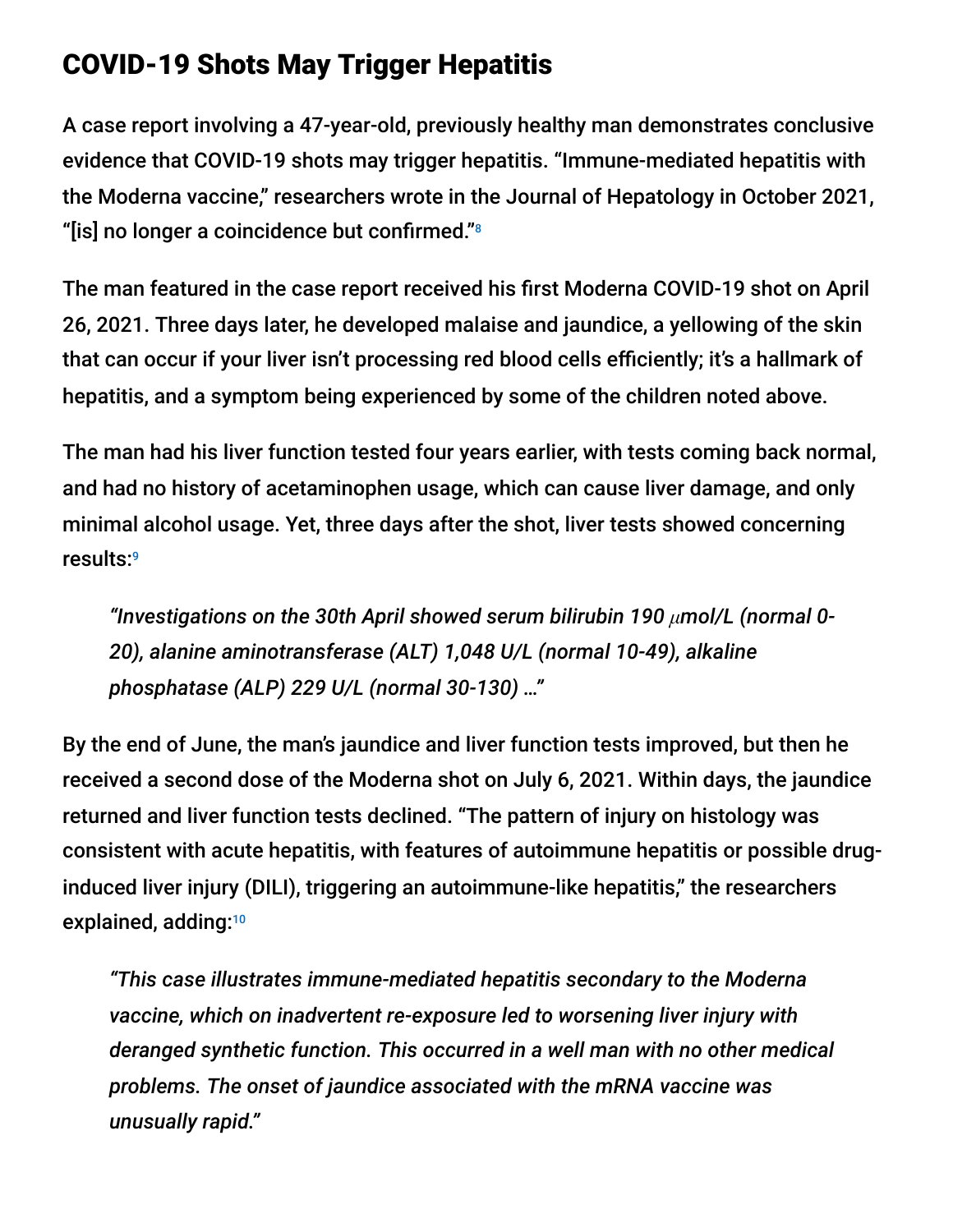### Hepatitis Cases Reported Following Shots

The case report above isn't an isolated one. The Journal of Hepatology paper noted that seven additional cases of suspected immune-mediated hepatitis have been reported following COVID-19 shots, including both Pfizer's and Moderna's.

They hope to raise awareness so that vaccination centers will routinely check for signs of immune-mediated hepatitis prior to administering second doses and state, "Longterm follow up of identified individuals will be essential in determining the prognosis of this immune-mediated liver injury." 11

In a separate letter to the editor, published in the Journal of Hepatology in June 2021, researchers again raised concerns that COVID-19 shots could cause hepatitis. In this case, a 56-year-old woman developed severe autoimmune hepatitis following her first dose of Moderna's COVID-19 shot. 12

Prior to this, in April 2021, researchers also described a case of autoimmune hepatitis that developed after a COVID-19 shot, this time in a 35-year-old woman who was three months postpartum. In autoimmune hepatitis, the body's immune system mistakenly attacks the liver, causing inflammation and damage, and it's possible the shot triggered the autoimmunity via spike-directed antibodies: $^{\scriptscriptstyle 13}$ 

*"To our knowledge, this is the first reported episode of autoimmune hepatitis developing post-COVID-19 vaccination, raising concern regarding the possibility of vaccine-induced autoimmunity. As causality cannot be proven, it is possible that this association is just coincidental.*

*However, severe cases of SARS-CoV-2 infection are characterized by an autoinflammatory dysregulation that contributes to tissue damage. As the viral spike protein appears to be responsible for this, it is plausible that spikedirected antibodies induced by vaccination may also trigger autoimmune conditions in predisposed individuals."*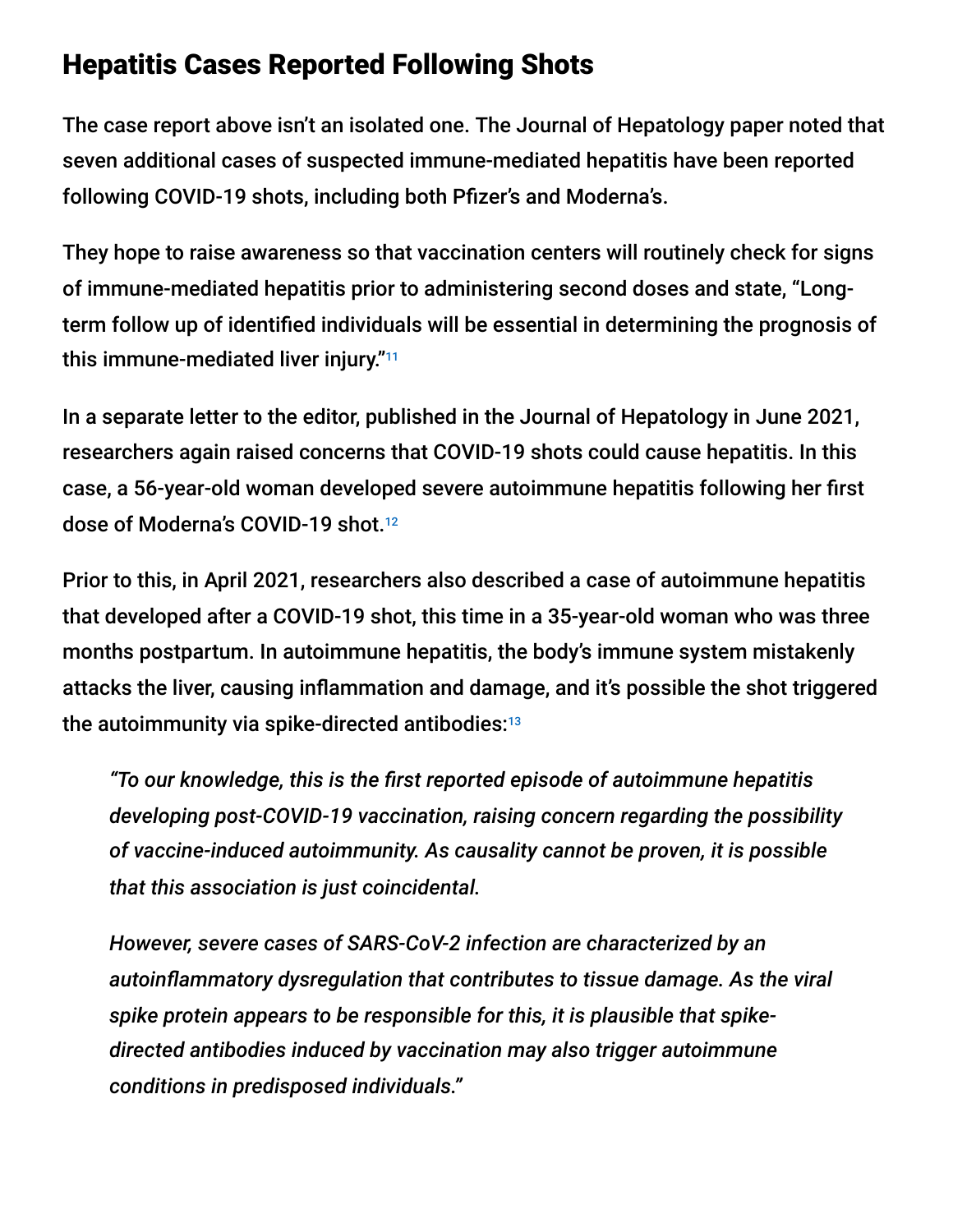### Is Immune Suppression to Blame?

Researchers from Ireland noted in November 2021, "It is speculated that SARS-CoV-2 can disturb self-tolerance and trigger autoimmune responses through cross-reactivity with host cells and that the COVID-19 mRNA vaccines may trigger the same response." They also reported the cause of autoimmune hepatitis that developed after a COVID-19 injection in a 71-year-old woman with no risk factors for autoimmune disease.

She noticed jaundice four days after the shot and had "markedly abnormal" liver function tests. The researchers raised the possibility that this is a case of vaccinerelated drug-induced liver injury and, like the other teams that reported similar cases, noted: 14

*"These findings raise the question as to whether COVID-19 mRNA vaccination can, through activation of the innate immune system and subsequent nonspecific activation of autoreactive lymphocytes, lead to the development of autoimmune diseases including AIH or trigger a drug-induced liver injury with features of AIH.*

*The trigger, if any, may become more apparent over time, especially following withdrawal of immunosuppression. As with other autoimmune diseases associated with vaccines the causality or casualty factor will prove difficult to tease apart … But it does beg the question of whether or not these individuals should receive the second dose of an mRNA COVID-19 vaccine."*

Stephanie Seneff, a senior research scientist at the Massachusetts Institute of Technology (MIT), and colleagues have also highlighted the innate immune suppression triggered by COVID-19 shots. 15

mRNA COVID-19 shots teach your cells to produce a protein, or piece of protein, that triggers an immune response, including the production of antibodies.<sup>16</sup> However, because natural mRNA is easily broken down, this means the experimental gene therapy needs a special delivery system to make it to the body's cells.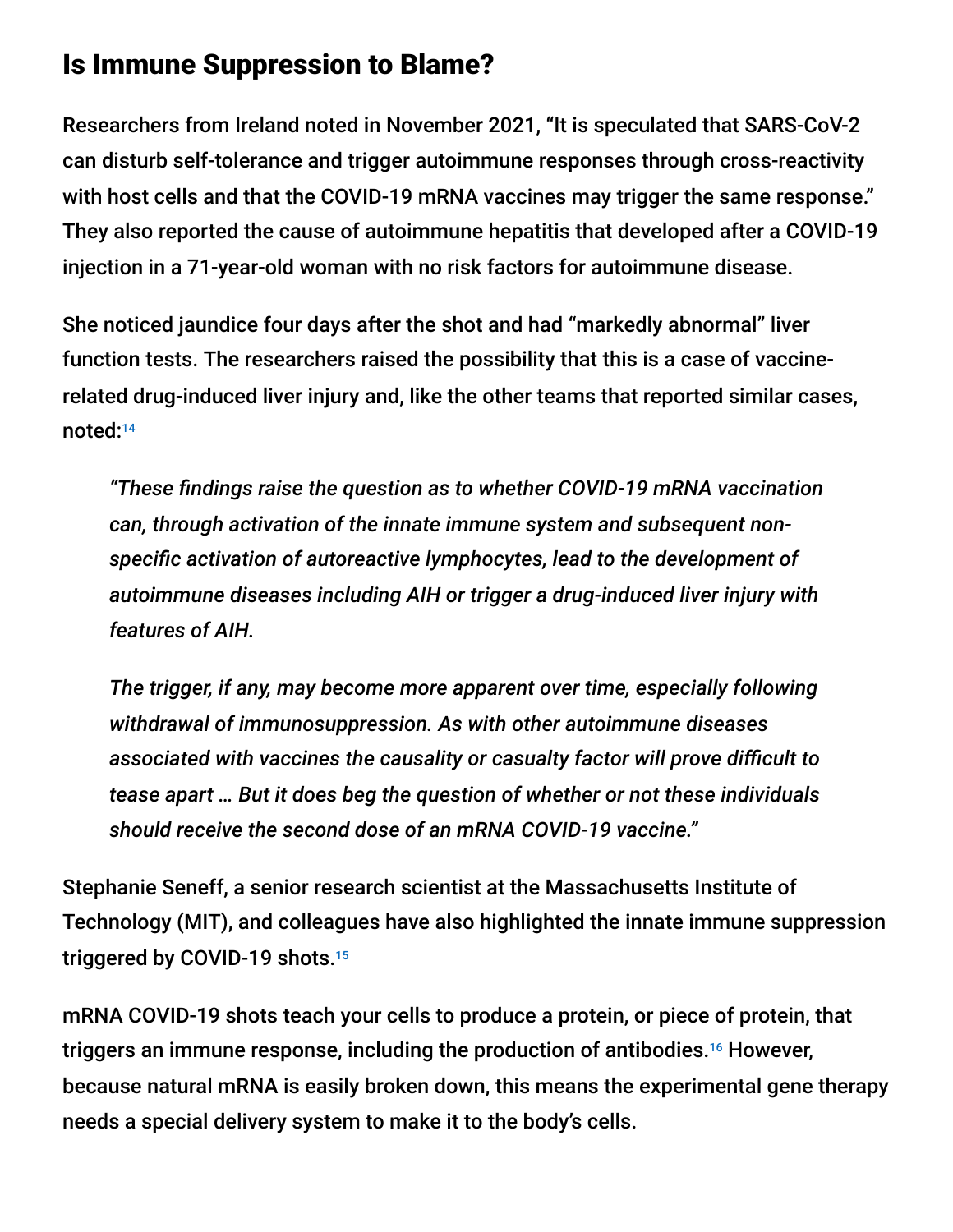The shots use lipid nanoparticles that contain polyethylene glycol (PEG) $^{17}$  for this purpose. The mRNA is wrapped in lipid nanoparticles (LNPs) that carry it to your cells, and the LNPs are "PEGylated" — that is, chemically attached to PEG molecules to increase stability. 18

Usually, if you were to inject RNA into your body, enzymes would immediately break it apart, but the COVID-19 shots are specifically designed so that doesn't happen. As such, "mRNA vaccines promote sustained synthesis of the SARS-CoV-2 spike protein," Seneff and colleagues write in Food and Chemical Toxicology.<sup>19</sup> The spike protein is not only neurotoxic but also impairs DNA repair mechanisms, while suppression of type I interferon responses result in impaired innate immunity, they explain. 20

# COVID Shot Disturbances Could Cause Liver Disease

Seneff's research suggests genetic modifications introduced by COVID-19 shots may induce immune cells to release large quantities of exosomes into circulation. Exosomes are extracellular vesicles that contain protein, DNA, RNA and other constituents, and may contain mRNA along with spike protein. According to Seneff and colleagues: 21

*"[W]e present evidence that vaccination induces a profound impairment in type I interferon signaling, which has diverse adverse consequences to human health. Immune cells that have taken up the vaccine nanoparticles release into circulation large numbers of exosomes containing spike protein along with critical microRNAs that induce a signaling response in recipient cells at distant sites.*

*We also identify potential profound disturbances in regulatory control of protein synthesis and cancer surveillance. These disturbances potentially have a causal link to neurodegenerative disease, myocarditis, immune thrombocytopenia, Bell's palsy, liver disease, impaired adaptive immunity, impaired DNA damage response and tumorigenesis."*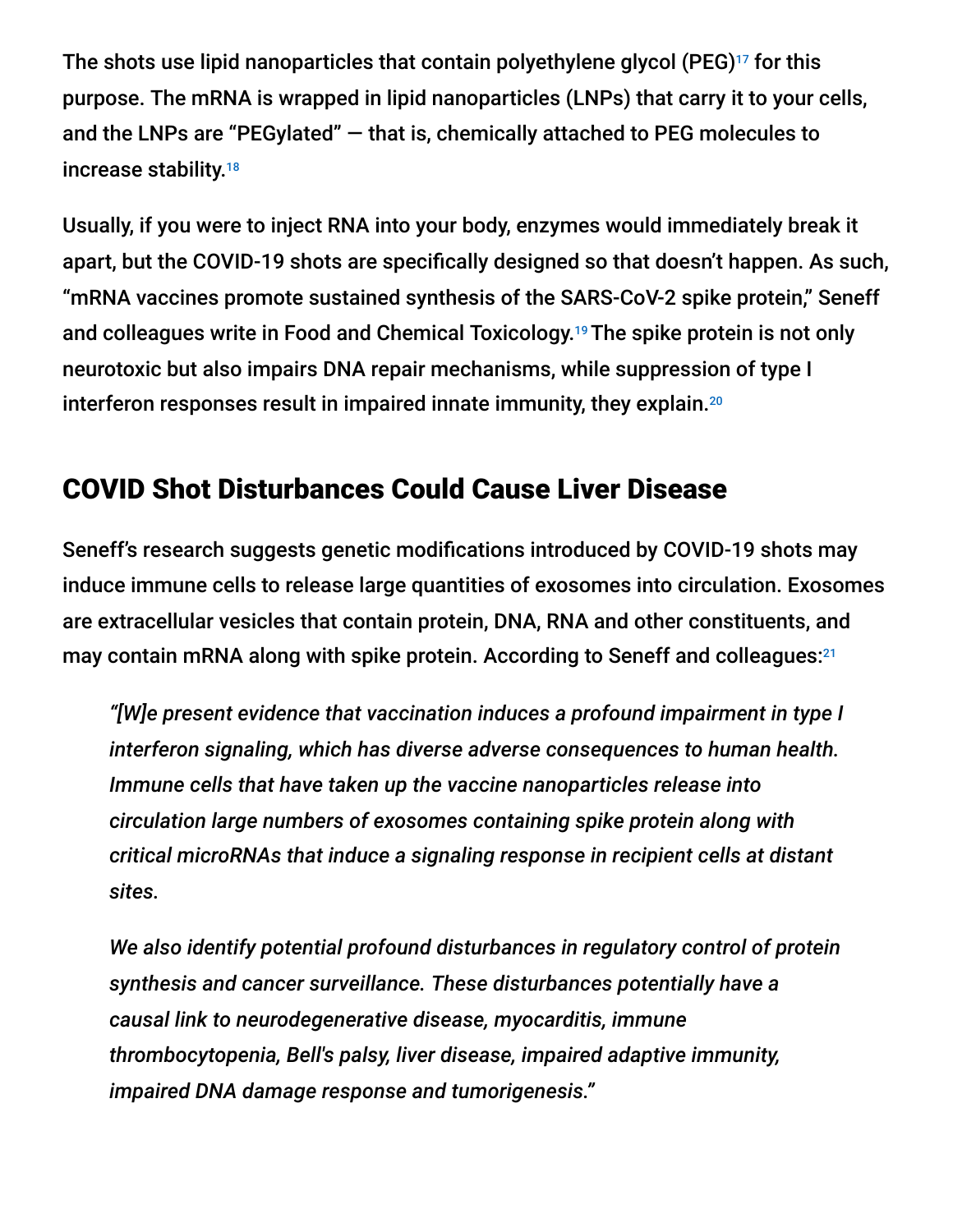In one example noted in their study, the shot appears to have caused a case of viral reactivation that led to liver failure. The case involved an 82-year-old woman who had hepatitis C (HCV) in 2007. Just days after she received a Pfizer COVID-19 shot, "a strong increase in HCV load occurred," along with jaundice. She died from liver failure three weeks after the injection. 22

They also report that the release of exosomes containing microRNAs following COVID-19 shots could interfere with IRF9 synthesis, leading to reduced synthesis of sulfatide in the liver. This cascade, they believe, could represent a "plausible factor" in the multiple case reports that have found liver damage following COVID-19 shots. 23

When they reviewed data from the Vaccine Adverse Event Reporting System (VAERS), including symptoms that "clearly represent serious liver problems," they identified 731 events following COVID-19 shots — representing more than 97% of cases out of all vaccines in 2021. 24

Pfizer documents released by the U.S. Food and Drug Administration in April 2022 must also be taken into account. Buried in one of the documents is the statement, "Clinical laboratory evaluation showed a transient decrease in lymphocytes that was observed in all age and dose groups after Dose 1, which resolved within approximately one week ..." 25

What this means is Pfizer knew that, in the first week after the shot, people of all ages experienced transient immunosuppression, or put another way, a temporary weakening of the immune system, after the first dose. Could this increased susceptibility to infection also be playing a role in hepatitis and other cases of liver disease following the shots? An investigation is warranted to find out.

#### **Sources and References**

- <sup>1, 3, 6</sup> [Yahoo April 19, 2022](https://www.yahoo.com/news/puzzling-outbreak-liver-disease-kids-101655342.html)
- <sup>2, 8</sup> [Journal of Hepatology October 4, 2021](https://www.journal-of-hepatology.eu/article/S0168-8278(21)02093-6/fulltext#sectitle0035)
- <sup>4, 5</sup> [NBC News April 15, 2022](https://www.nbcnews.com/health/health-news/severe-hepatitis-kids-dozens-cases-reported-us-europe-rcna24553)
- <sup>7</sup> [WHO April 15, 2022](https://www.who.int/emergencies/disease-outbreak-news/item/acute-hepatitis-of-unknown-aetiology---the-united-kingdom-of-great-britain-and-northern-ireland)
- <sup>9</sup> [Journal of Hepatology October 4, 2021, Case description](https://www.journal-of-hepatology.eu/article/S0168-8278(21)02093-6/fulltext#sectitle0035)